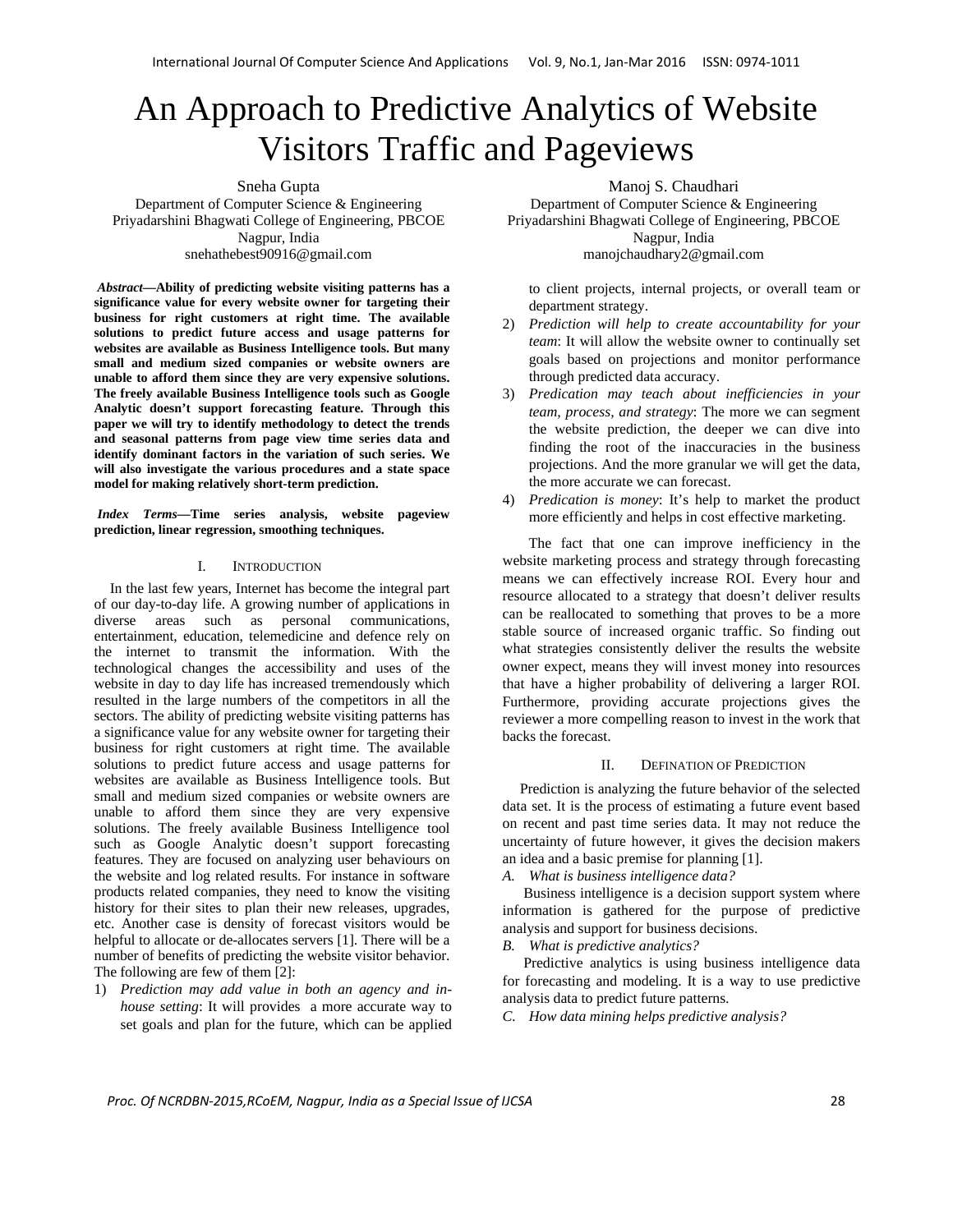Data mining aids predictive analysis by providing a record of the past that can be analyzed and used to predict which customers are most likely to renew, purchase or purchase related products and services.

Predictive analytics can aid in choosing marketing methods, and marketing more efficiently. By only targeting customers who are likely to respond positively, and targeting them with a combination of goods and services they are likely to enjoy, marketing methods become more efficient. In the best cases, predictive analytics can reduce the amount of dollars spent to close a sale. At its most effective, business intelligence data mining can help marketing professionals anticipate and prepare for customer needs, rather than just reacting to them. And data mining can present data on demographics which may have been previously overlooked. When applied to marketing strategy, predictive analytics and data mining can help managers to bring in more sales, while spending less on campaigns.

Businesses around the globe have been predicting their sales for a long time. The primary reason for it is planning, for instance, amount of inventory to store or when to allot the budget on marketing campaign etc. Now a day every e-Commerce business, big or small, has their online presence. This gives them an opportunity to accumulate data about their consumer's behavior, demographics, sources, number of new visits, etc, which can be indirectly used to predict sales. A precursor to sales can also be found by calculating some correlation between the number of visitors and sales. Since many consumers thoroughly research the products and services online before they buy, the web analytics predicted number of visitors will quickly alert you on any new trend, than what the sales data can.

The process of website traffic prediction can be implemented using the time-series approach and decomposing the website page views. People may visit a particular website for many different reasons which are next to impossible for us to fathom all the underlying factors. So, we will presume to know nothing about the causality that affects the variable we are trying to predict. Instead, we will examine the past behavior of a time series in order to infer something about its future behavior. Time-series models are particularly useful when little is known about the underlying process one is trying to predict.

# III. DEFINATION OF TIME SERIES

"A time series is a set of observation taken at specified times, usually at equal intervals". "A time series may be defined as a collection of reading belonging to different time periods of some economic or composite variables". **by –Ya-Lun-Chau** [20]

*A. Components of a Time series* [21]

*Secular Trend(T): Gradual long term movement(up or down). Easiest to detect. e.g: Population growth In India.*  **Cyclical Patterns(C):** Results from events recurrent but not periodic in nature. An up-and-down repetitive movement in demand repeats itself over a long period of time. e.g. Recession in US Economy.

**Seasonal Pattern(S):** Results from events that are periodic and recurrent in nature. An up-and-down repetitive movement within a trend occurring periodically. Often weather related but could be daily or weekly occurrence. e.g. Sales in festive seasons.

**Irregular Component (I):** Disturbances or residual variation that remain after all the other behaviors have been accounted for. Erratic movements that is not predictable because they do not follow a pattern. e.g. Earthquake.

## *B. Building Time Series Model(TCSI):*

The following equation helps us to build the time series model data.

 $O(t) = T(t) + S(t) + I(t)$  or  $O(t) = T(t) * S(t) * I(t)$ where:-

 $O(t)$  = observed series,  $T(t)$  = Trend component,  $S(t)$  = Seasonal ,  $I(t)$  = Irregular component

- 1) *Step 1***:** Smooth the series & de trend the series.
- 2) *Step 2***:** Find out Seasonal component and adjust the data for seasonality.
- 3) *Step 3***:** See if there is still some trend/seasonality in the data & quantify it.

Inherent in the collection of data taken over time is some form of random variation. There exist methods for reducing of cancelling the effect due to random variation. A widely used technique is *smoothing*. This technique when properly applied reveals more clearly the underlying trend, seasonal and cyclic components. Smoothing techniques are used to reduce irregularities in time series data. Smoothing techniques, such as the Moving Average, Weighted Moving Average, and Exponential Smoothing, are well suited for one-period-ahead prediction.

- 1) *Moving Average*: In statistics, a moving average (rolling average or running average) is a calculation to analyze data points by creating a series of averages of different subsets of the full data set. It is also called a moving mean (MM) or rolling mean and is a type of finite impulse response filter.
- 2) *Weighted Moving Average*: It is any average that has multiplying factors to give different weights to data at different positions in the sample window. Mathematically, the moving average is the convolution of the datum points with a fixed weighting function. One application is removing pixelisation from a digital graphical image. In technical analysis of financial data, a weighted moving average (WMA) has the specific meaning of weights that decrease in arithmetical progression.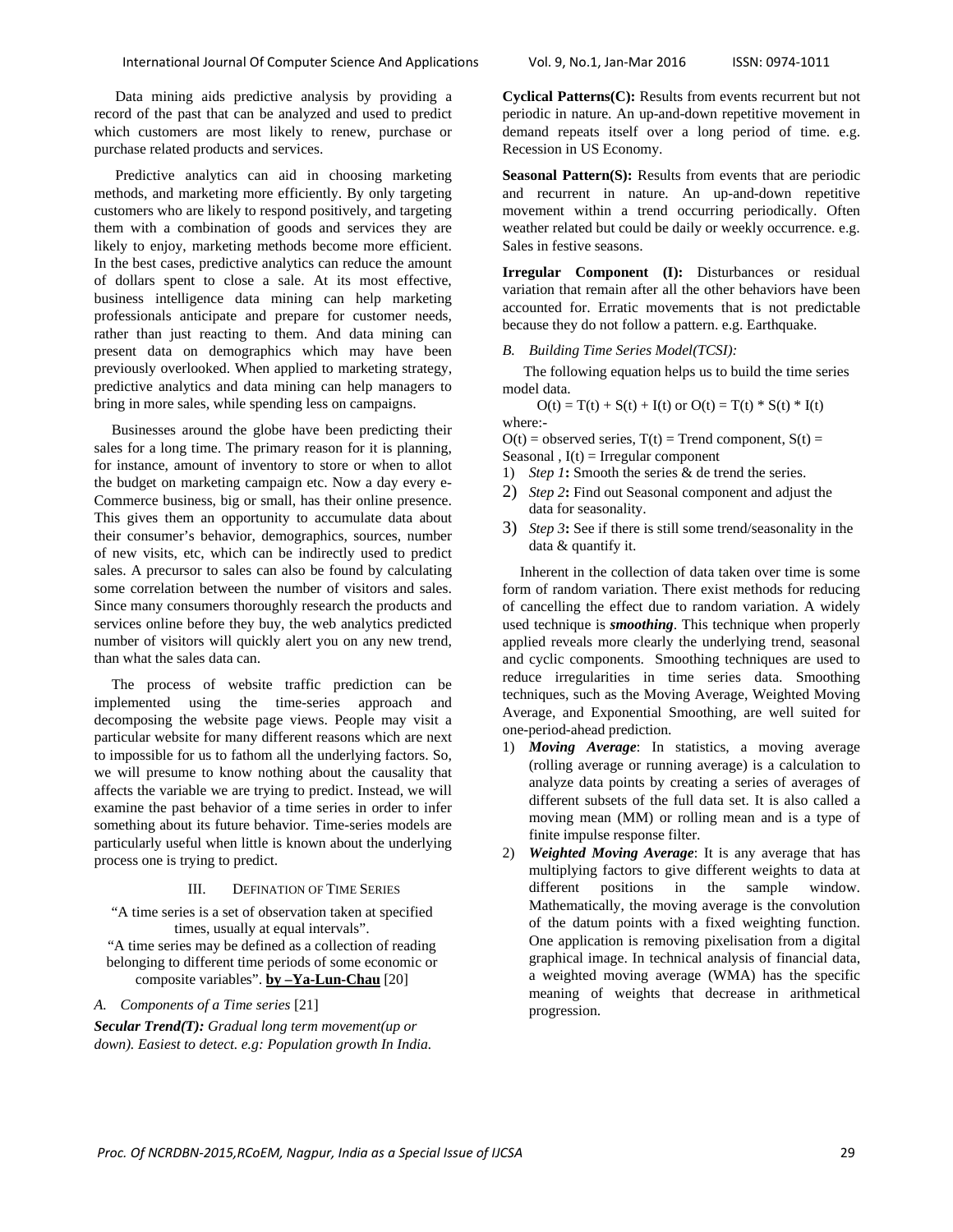3) **Exponential smoothing**: It is a very popular scheme to produce a smoothed time series. It assigns exponentially decreasing weights as the observation gets older. In other words, recent observations are given relatively more weight in forecasting than the older observations.

## **IV.** LITERATURE SURVEY

Prediction is analyzing and predicting the future behavior of the selected data set. In Predictive analysis knowledge from the analyzed data is used to predict future behaviors. It help in many ways in various domains such as controlling load balance, future marketing campaigns, allocating or deallocating resources and caching, perfecting webpage's for improve performance. There are limited number of researches have been done on website related prediction. D. Ciobanu, C. E. Dinuca [5] done a research for predicting the next page to be visited by a web user. They have created a java program, using Net Beans IDE, which calculates the probability of visiting the pages using the page rank algorithm and counting links. The approach was using website log analysis to determine probabilities of visiting the pages. Their concept founded from the web-page ranking algorithm Page Rank. Taowei Wang, Yibo Ren completed a research on the suggesting methodology for personalized recommendation using collaborative filtering. Their system architecture and details on data preparation described in the research [6]. For improving the quality of personal recommendation, they have proposed a new personalized recommendation model which takes the good consideration of URL related analysis and combines the K-means algorithm. They have shown proposed model is effective and can enhance the performance of recommendation through results. Web Log Mining by an Improved AprioriAll algorithm research done by WANG tong HE Pilian shows that the possibility and importance on applying Data Mining technologies in web log mining and also emphasizes some problems in the conventional search engines. Further they offer an improved algorithm based on the original AprioriAll algorithm, which has been used in weblogs mining widely. Test results show the improved algorithm has a lower complexity of time and space [7]. Other than the above researches already done on web related predications it has been mentioned by many researchers that their future research areas will be focused on predicting area. Chandana Napagoda discussed about website visit forecasting using Data Mining techniques in 2013 [8]. They mainly concentrated on forecasting of web site visits by using prediction methods such as Gaussian, Linear regression, Multilayer Perceptron regression and SMO regression.

# V. PREDICTION TECHNIQUES

The data present in the environment of website usage predication is time dependent series of data points. Modeling and explaining such data using statistical techniques is **'Time series analysis'**. The process of using a model to forecast future events based on known past events is 'Time series prediction'. Time series data such as website access usage data has a natural temporal ordering. Typically in data mining applications, each data point is an independent example of the concept to be learned and the ordering of data points within the set doesn't matter. But for time series data it is not the case. One approach of handling time series data is removing its temporal ordering, so that the standard propositional learning algorithms can process them. Here when removing the temporal ordering, the time dependent data should be encoded via additional input fields. These fields are known as 'lagged' variables. After data has been transformed, regression algorithms can be applied to learn a model. One approach is to apply multiple linear regressions. Also any method which is capable of predicting target can be applied. Lagged variables are the main mechanism by which the relationship between past and current values of a series can be captured by propositional learning algorithms [1].

## *A. Weka*

Weka (Waikato Environment for Knowledge Analysis) is a popular suite of machine learning software written in Java, developed at the University Of Waikato, New Zealand. Weka has an environment which is dedicated for time series analysis. It allows creating forecasting models, evaluating them and visualizing them. The approach of time series analysis in Weka is transforming the data into form that standard propositional learning algorithms can process. As above mentioned Weka does this by removing the temporal ordering of individual input examples by encoding the time dependent via additional input fields. Various other fields are also computed automatically to allow the algorithms to model [1].

#### *B.* Gaussian Process

In probability theory and statistics, Gaussian processes are a family of statistical distributions in which time plays a role. In a Gaussian process, every point in some input space is associated with a normally distributed random variable. Moreover, every finite collection of those random variables has a multivariate normal distribution. The distribution of a Gaussian process is the joint distribution of all those random variables, and as such, it is a distribution over functions [10].

## *C. Simple Linear Regression*

In statistics, linear regression is an approach for modeling the relationship between a scalar dependent variable y and one or more explanatory variables denoted X. The case of one explanatory variable is called simple linear regression. For more than one explanatory variable, the process is called multiple linear regressions. Confidence interval provides a useful way of assessing the quality of prediction.